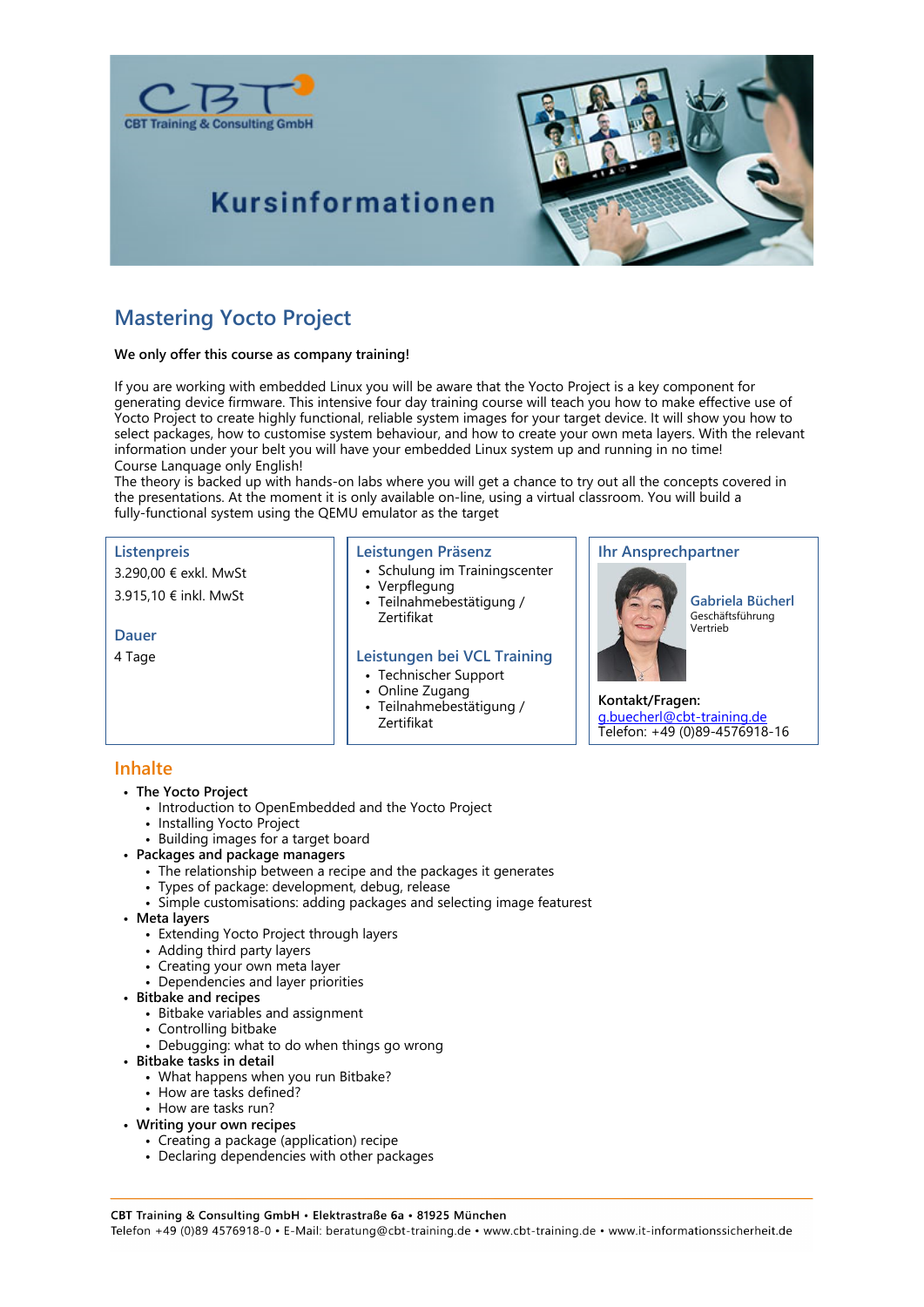



# **Kursinformationen**

- Building packages created with Autotools and CMake
- **Extending recipes with bbappend**
	- Overriding a recipe vs appending with bbappend
	- Creating and adding a patch to a recipe
	- Extending tasks with prepend and append
- **Init daemons**
	- Selecting the init daemon for your target: SystemV or systemd
	- Adding a System V init script to your recipe
	- Adding a systemd service unit to your recipe
- **Kernel recipes**
	- Selecting a kernel
	- Custom kernel configuration
	- Customising the device tree
- **Image recipes**
	- Images based on core-image
	- Image features
	- Creating images using package groups
- **Distros**
	- The Poky distro
	- Distro features
	- Creating your own distro
- **Board Support Packages**
	- Creating a BSP meta layer
	- Setting the machine configuration
	- Customising the kernel recipe
- **Creating an SDK**
	- Creating an SDK for application developers
	- What goes into the SDK?
	- The extended SDK (eSDK)
	- Installing and using an SDK
- **Improving work-flow with devtool**
	- Modifying local copies of a recipe
	- Testing on the target
	- Integrating with the main repository

#### **Ziele**

This intensive four day training course will teach you how to make effective use of Yocto Project to create highly functional, reliable system images for your target device. It will show you how to select packages, how to customise system behaviour, and how to create your own meta layers. With the relevant information under your belt you will have your embedded Linux system up and running in no time!

The theory is backed up with hands-on labs where you will get a chance to try out all the concepts covered in the presentations. At the moment it is only available on-line, using a virtual classroom. You will build a fully-functional system using the QEMU emulator as the target